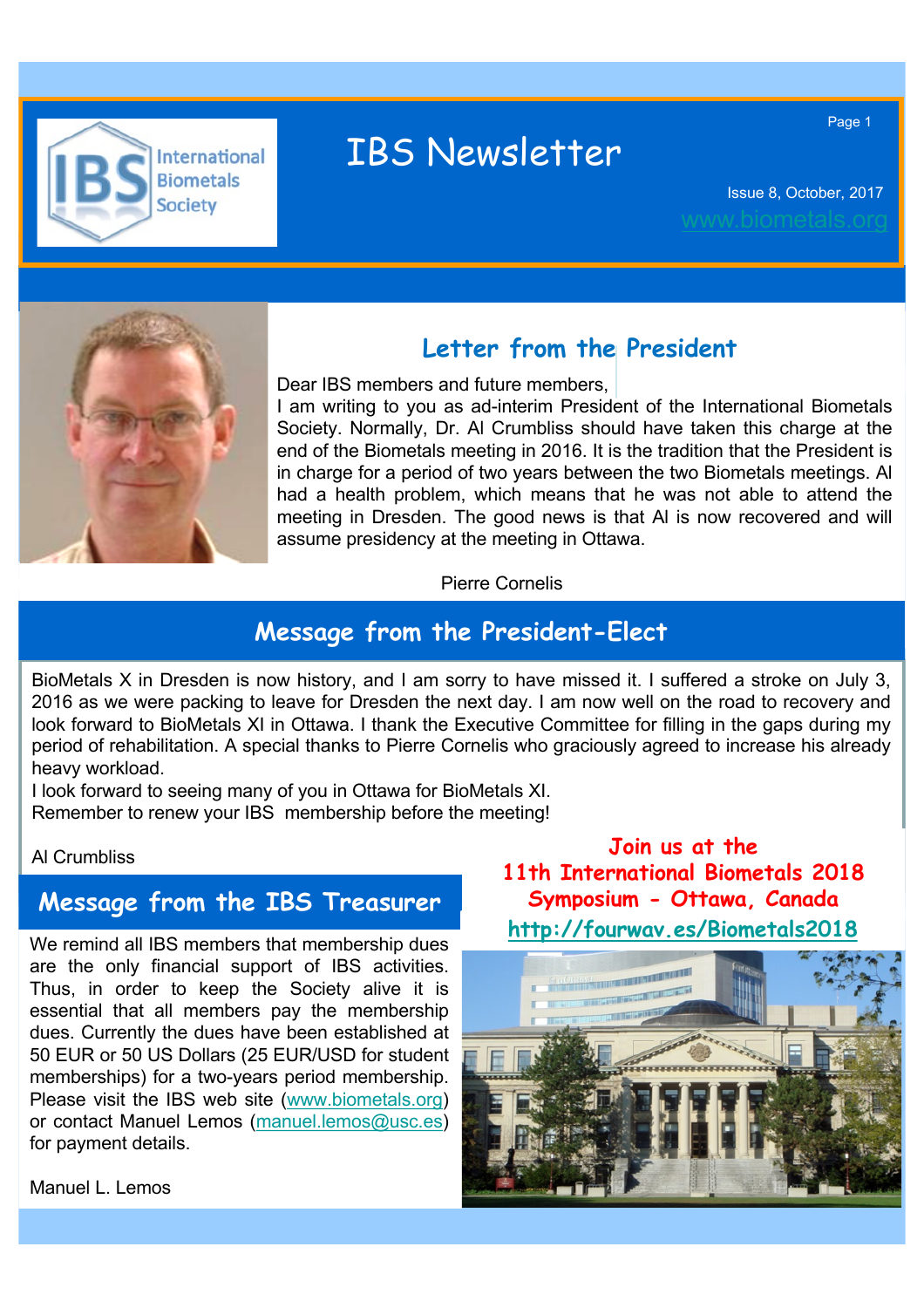

#### **Invitation to BioMetals 2018,**

We invite you to join us at the 11<sup>th</sup> International Biometals Symposium 2018 that will be held in Ottawa, Canada at the University of Ottawa from July 15<sup>th</sup> to July 19<sup>th</sup>. The symposium will focus on the scientific exchange and dissemination of findings related to the following key topics: Metalloproteins, Metals and regulation, Metal transport, Metals and disease, Metal toxicity, Metals in eukaryotes, Metals in biotechnology and Metals in the environment.

Please visit the conference website: **http://fourwav.es/Biometals2018** for more information as details regarding invited speakers, registration, abstract submission, travel information and social events are forthcoming.

We hope that you will be able to join us in Ottawa next year!

#### **Organizing Committee:**

Alain Stintzi, Univ. of Ottawa Jean-François Couture, Univ. of Ottawa James Butcher, Univ. of Ottawa







Faculté de médecine **Faculty of Medicine** 

2 Springer

**International Scientific Committee:** Wolfgang Maret, King's College London Manuel L. Lemos, University of Santiago de Compostela Alvin L. Crumbliss, Duke University Günther Winkelmann, University of Tuebingen Larry L. Barton, University of New Mexico Hans J. Vogel, University of Calgary Christopher Rensing, Fujian Agriculture and Forestry University Frank Thévenod, University of Witten-Herdecke Pierre Cornelis, Vrije Universiteit Brussel





The TECHNOMISE-CREATE program

**Email:** astintzi@uottawa.ca